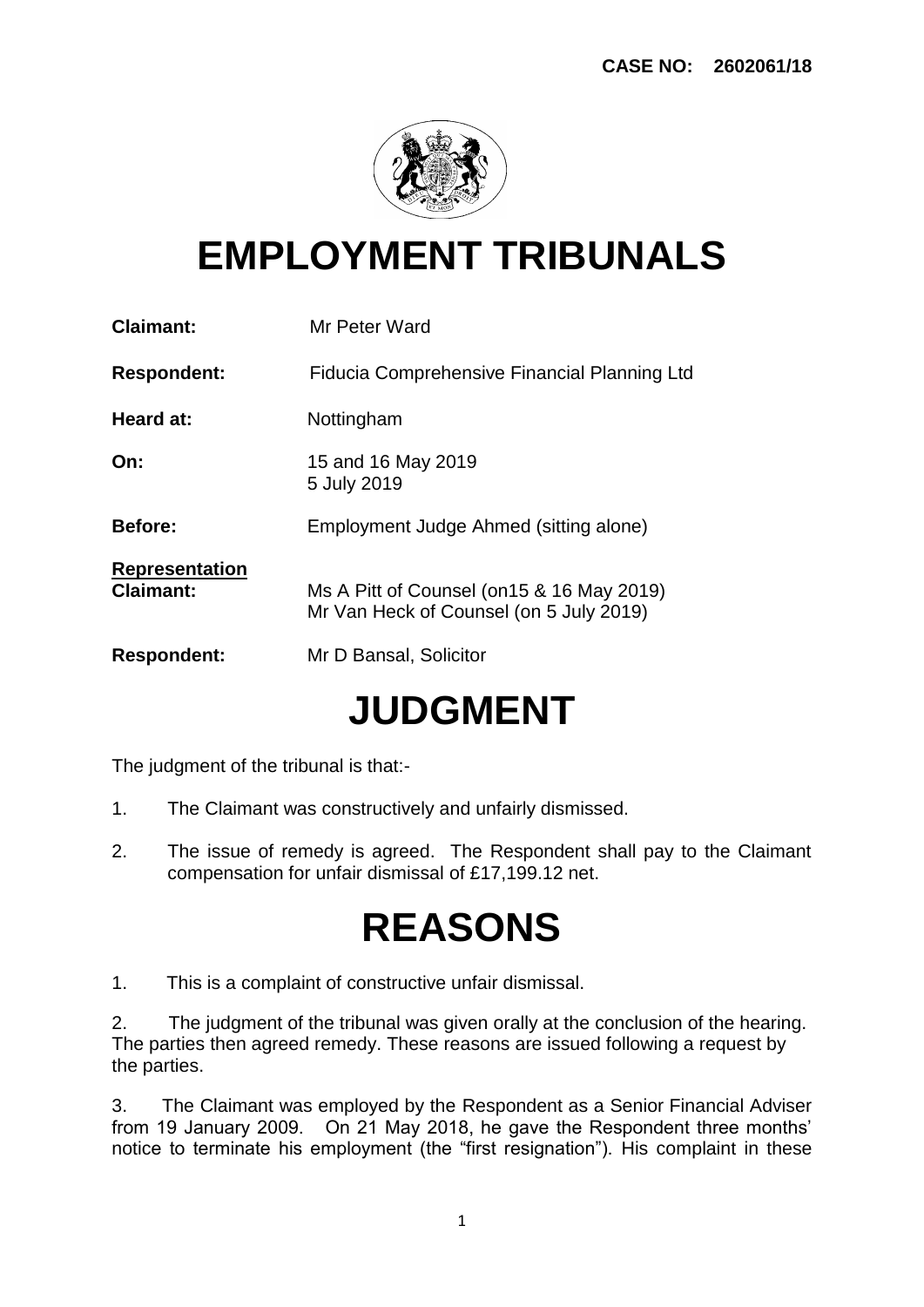proceedings is not however related to the circumstances of his first resignation. His complaint is that the Respondent's actions during his notice period constituted a breach of the implied term of trust and confidence which forced him to resign earlier than his notice would have otherwise expired (the "second resignation"). It is agreed that for present purposes the effective date of termination was 7 June 2018.

4. The Claimant relies on a breach of the implied term of trust and confidence only. His case is that the conduct of the Directors of the Respondent entitled him to resign in circumstances amounting to constructive dismissal. His allegations in respect of that are as follows:

4.1 That he was subjected to bullying and intimidating conduct at a meeting with Mr Marcus Grimshaw, one of the Directors, on 25 May 2018;

4.2 That the Respondent knowingly raised false and spurious allegations against him;

4.3 That the Respondent 'blackmailed' him, or threatened to do so that unless the Claimant signed an agreement lengthening his post-termination restrictive covenants the Respondent would pursue allegations of gross misconduct which were without substance in order to tarnish his professional reputation;

4.4 That the Respondent applied excessive pressure on the Claimant to sign the aforementioned restrictive covenant agreement and discouraged him from seeking legal advice on its terms;

4.5 That the Respondent caused the Claimant to suffer work related stress and anxiety as a result of their behaviour.

5. Mr Ward joined the Respondent in January 2009. He was a highly regarded financial adviser and high performer who introduced a significant amount of revenue for the business over the years. However, he became dissatisfied with the amount of pressure at work and the work/life balance. The pressure became such that the Claimant felt his mental health was beginning to suffer.

6. On 21 May 2018, Mr Ward gave his notice to resign in 3 months. In the letter he thanked the Directors for the opportunities but said he wanted to spend more time with his family and look after his own wellbeing. The Directors of the business who had always regarded him as a valuable employee asked him to reconsider. Mr Ward said he would think about it but having thought about his decision was still to leave.

7. On 25 May 2018, after the Claimant had reaffirmed his decision to leave the Claimant had a meeting with Mr Marcus Grimshaw, one of the Directors though not the Claimant's direct line manager. Mr Grimshaw wanted to know where the Claimant was going to work after he left and what he was going to do. He was naturally concerned about protecting the future of the business. Mr Ward indicated that he was planning to go and work with Ms Catlin, a former colleague. Mr Grimshaw was concerned that the Claimant might take away potential business away. The discussion became increasingly hostile on Mr Grimshaw's part. He told the Claimant that if he took up employment with a competitor he would treat the Claimant in the way he had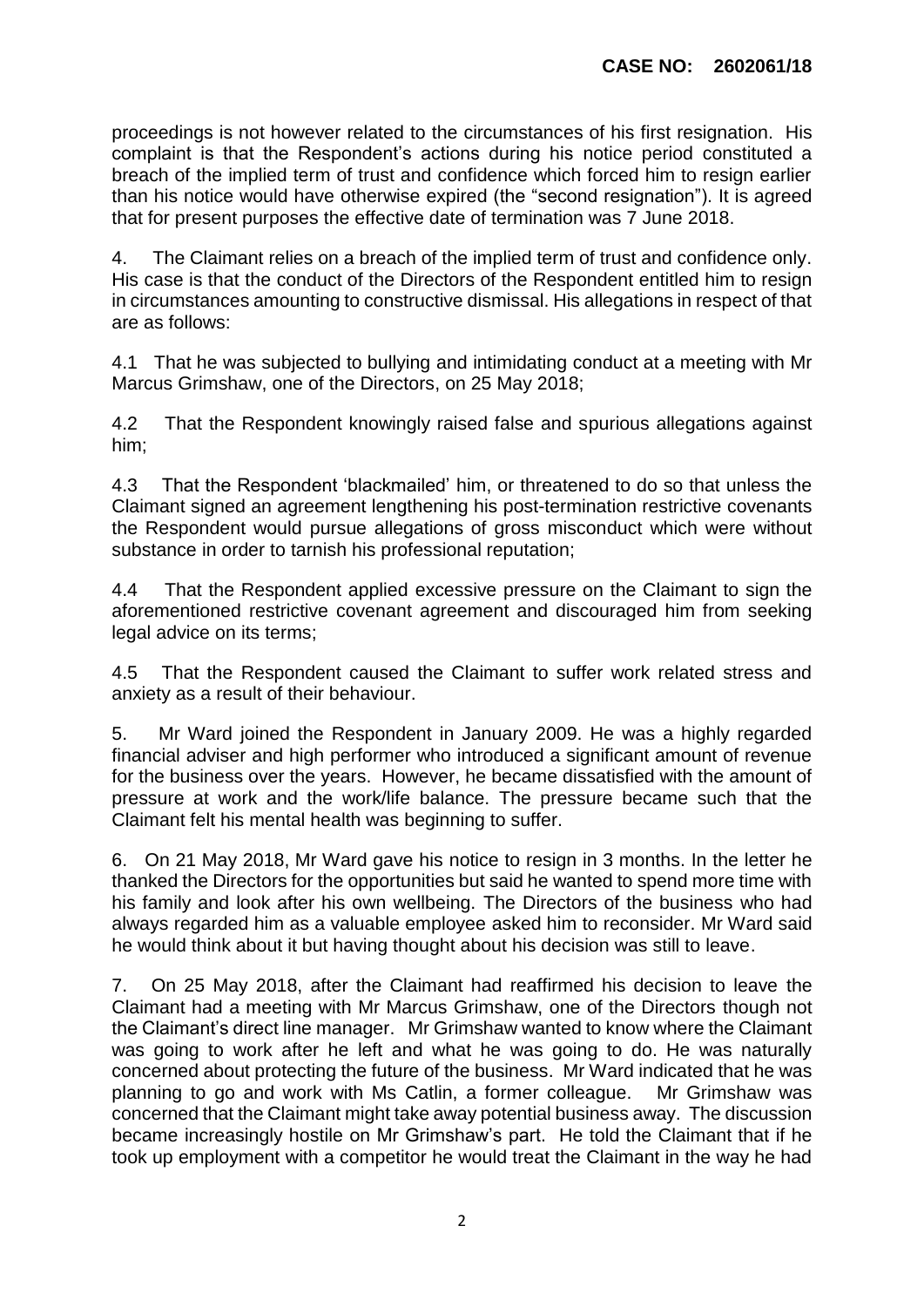treated Ms Catlin. Both knew what that meant. It was well known within the Company that Mr Grimshaw had been less than pleasant to Ms Catlin after she had decided to leave. There were rumours that he arranged for a strongly worded letter to be sent to the Ms Catlin's home address intimating legal action against her on the day that she was due to get married. It could have been sent on any other day but was timed in order to cause maximum distress. Mr Ward felt intimidated and harassed by Mr Grimshaw's behaviour. On two occasions, he said he felt the need to end the meeting but Mr Grimshaw continued to forcefully express his views as to what would happen if the Claimant joined Ms Catlin.

8. The Claimant's evidence, which I accept, is that he was so shaken that he subsequently broke down in tears. After the meeting Mr Ward rang a fellow Director, Mr Anthony Scott, and explained what had just happened. Mr Scott's sympathetic. He told that the Claimant that he in future everything should go through him rather than Mr Grimshaw.

9. Shortly afterwards, the Claimant received a telephone call from an employee of an organisation called 'Openwork' as to a possible regulatory compliance breach. I should add that at this stage, the Respondent's understanding of Openwork is clearly misunderstood. Openwork is not as they seem to suggest the regulatory financial body. They are a private company who provide compliance services. The regulatory body is The Financial Conduct Authority (FCA). Openwork merely provides services to their clients, one of whom is the Respondent. The only body that regulates is the **FCA** 

10. On 29 May 2018, the Claimant was invited to a meeting at Mr Scott's house. Mr Scott wanted to know what the Claimant was planning to do and whether he wished to remain as a Financial Adviser. There was a discussion about a recent suspected breach of the rules of financial regulatory rules. Mr Scott suggested that the Claimant should take a sabbatical instead of leaving if the work pressures were too great.

11. On 30 May 2018, there was a further meeting between the Claimant and Mr Scott. On this occasion, Mr Scott was less than his usual sympathetic self. In fact it is alleged he was aggressive and pointed out that serious misconduct on the part of the Claimant had been discovered by the Respondent and Openwork. This included Mr Ward using company email for personal purposes, sending documents from work to his personal mail address, failing to advise the Respondent and/or Openwork that the Claimant had inherited a large sum of money from a client of the business and holding himself out as a solicitor when he was not.

12. On 4 June 2018, the Claimant was sent a draft restrictive agreement which would extend the existing restrictive covenants already in place from 12 months to 24 months after termination. The Respondent threatened the use of clawbacks in respect of commission that had already been earned if the Claimant did not sign this. The Claimant felt very pressurised but refused to sign. He went to his GP and was signed off sick. He also sought legal advice as to whether the Respondent could lawfully insist on it.

13. On 7 June 2018, the Claimant submitted his second resignation and left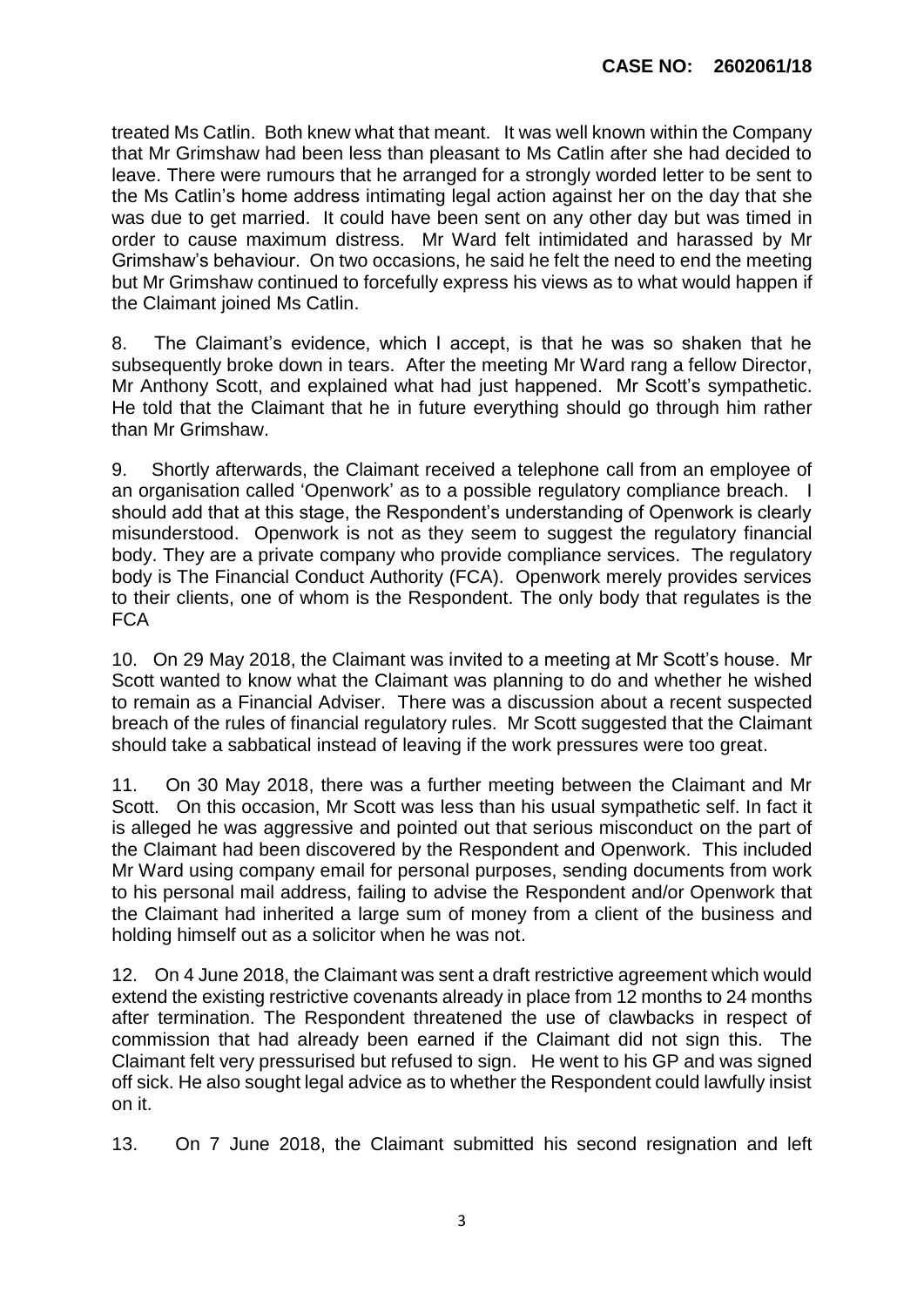employment forthwith.

### **THE LAW**

14. Section 95 of the Employment Rights Act 1996 (which it is unnecessary to set out here) deals with a situation where the employee resigns in circumstances where the resignation is treated as a dismissal by the employer. Whether an employee is entitled to do so depends on principles established in caselaw.

15. In **Western Excavating (ECC) Ltd v Sharp [1978] IRLR 27**, for an employee to succeed in demonstrating that he has been constructively dismissed, the tribunal must be satisfied that the employer has either broken a principal term or terms of the contract or has evinced an intention to no longer be bound by one of more of those terms. The breach must be of such seriousness as to strike at the very root of the contract. The employee must resign in response to an alleged breach.

16. In this case the Claimant relies on a breach of the implied term of trust and confidence. In **Malik v BCCI [1997] ICR 606**, the House of Lords set out the definition of the implied term of trust and confidence, which is that the employer:

"… without reasonable proper cause, conducts itself in a manner calculated and [or] likely to destroy or serious damage the relationship of trust between employer and employee."

#### **CONCLUSIONS**

17. Whilst it is always difficult to decide on allegations of bullying behaviour (as much depends upon the personal perception of the parties) I am satisfied that the meeting on 25 May constituted bullying and intimidating behaviour by Mr Grimshaw. I arrive at that conclusion for the following reasons:

17.1 The Claimant was sufficiently upset to complain to Mr Scott of the treatment. He is unlikely to have done so if Mr Grimshaw's behaviour had not been something out of the ordinary. The Claimant had considerable experience of dealings with Mr Grimshaw over the years and knew of his personality. There is nothing to suggest that any prior meeting had resulted in the same or similar adverse reaction. This meeting must have been exceptionally difficult for the Claimant to have been reduced to tears.

17.3 I am satisfied that Mr Grimshaw made references to how he treated Ms Catlin and that these were intended to intimidate and bully the Claimant into either not joining a competitor or to reconsider leaving. There was no other reason to mention it.

17.4 I accept the Claimant's evidence that he attempted to end the meeting on two occasions but was unable to do so because of Mr Grimshaw's intimidating behaviour. It is an indication of the unpleasantness of the conduct that Mr Ward felt compelled to leave the meeting.

18. I am also satisfied that the Respondent made false and spurious allegations against the Claimant in an effort to pressurise him into either accepting the terms of the extended restrictive covenant agreement or to deter him from joining a potential competitor. I am satisfied that the allegations of misconduct were wholly disingenuous.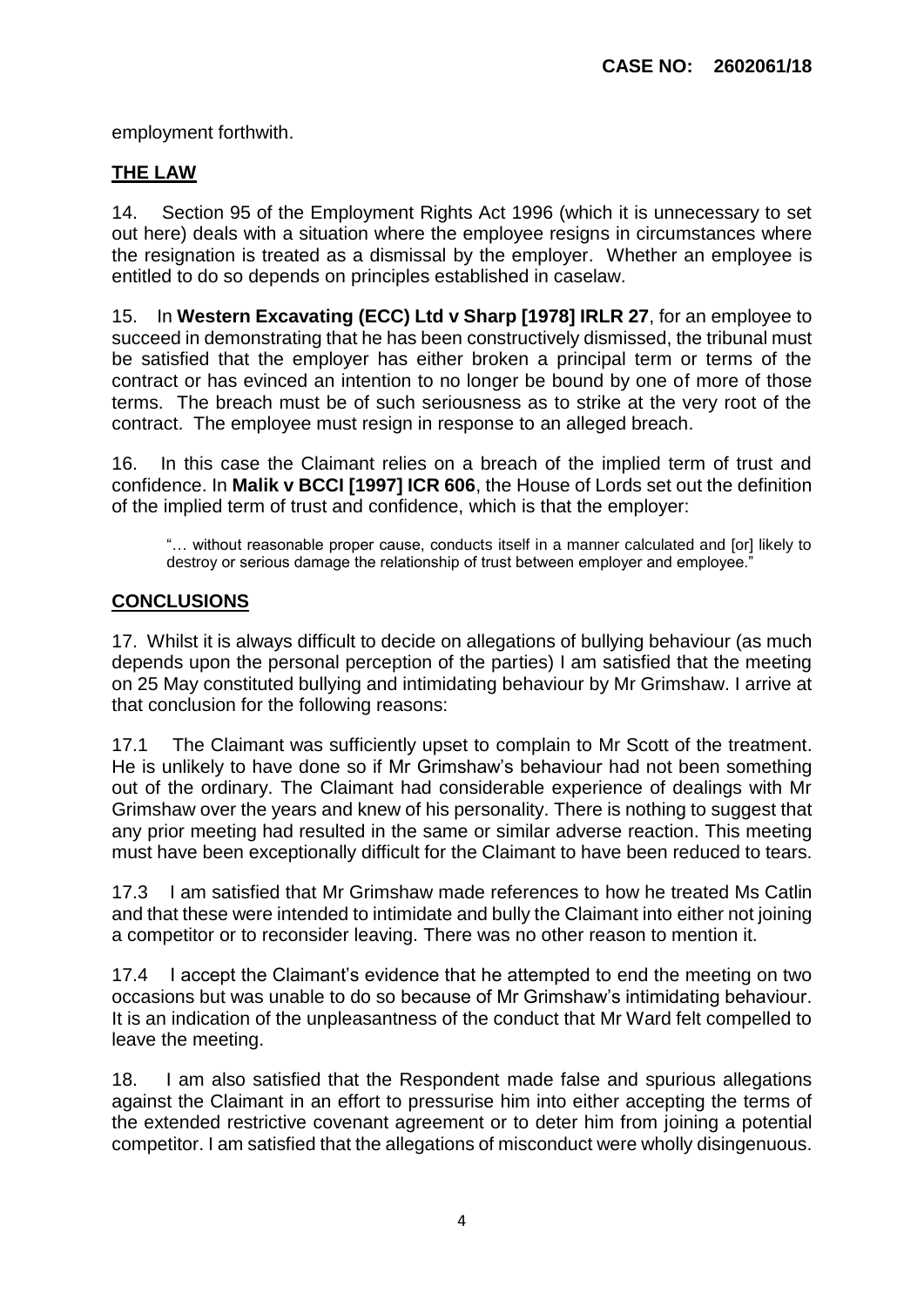If there was any substance in them they should have been reported to the FCA but there is no evidence of them ever being reported. I am satisfied the reason for that was because the Respondent's Directors did not believe there was any substance to them.

19. The fact that the Claimant was sending emails to himself from the business was not unusual and there are no company rules against it.

20. The Respondent was fully aware of the fact that the Claimant was a beneficiary under the Will of a client. This had been discussed with the Respondent. There were internal emails passing between Mr Grimshaw and Mr Scott concerning the Trust created by the Testator that the Respondent's business would manage. The relevant Will was on the Respondent's database. It is clear from the terms of Will that the Claimant was a beneficiary. It is inconceivable that the Respondent would have placed the Will on their database without reading it. It is also inconceivable that the Respondent would have acted or intended to act as managers of the Trust without knowing the terms of the Will. I do not therefore accept the Respondent's evidence that they were wholly ignorant of the Claimant's beneficial interest in the estate. The Claimant may have been unwise in not informing Openwork or confirming that in writing to his employer but that does not necessarily detract from the fact that the Respondent was aware of the position.

21. I am satisfied that the Respondent applied inappropriate and excessive pressure on the Claimant to execute the extended restrictive covenant agreement. Whilst the term 'blackmail' may be somewhat emotive, there is no doubt that the Respondent made it clear to the Claimant that if he refused to sign the new draft agreement they would pursue allegations of gross misconduct against him which would undoubtedly tarnish his professional reputation. In doing so, it is regrettable that Openwork became a party to these unfounded allegations. Openwork's "investigation" was not undertaken fairly or with any real input from the Claimant. It is also regrettable that despite saying that they did not wish to involve itself in a contractual dispute that is precisely what Openwork did. The Respondent who has been legally represented has not sought to call any evidence from Openwork to establish the truth of the allegations.

22. I am satisfied that the allegation that the Claimant held himself out as a solicitor is without substance.

23. There has been no expert evidence provided by the Respondent as to what emails, if any, were deleted or amounted to an improper use.

24. I am therefore satisfied that the Claimant resigned on the second occasion in response to a breach of the implied term of trust and confidence. Such conduct clearly meets the **Malik** test.

25. I am satisfied the Claimant resigned in response to the breach. There was no reason for him to cut short his notice period otherwise. He did not delay in doing so nor did he affirm the breach.

26. Although the Respondent argues in the alternative that the dismissal, even if constructive, was nevertheless fair, the Respondent has failed to establish facts from